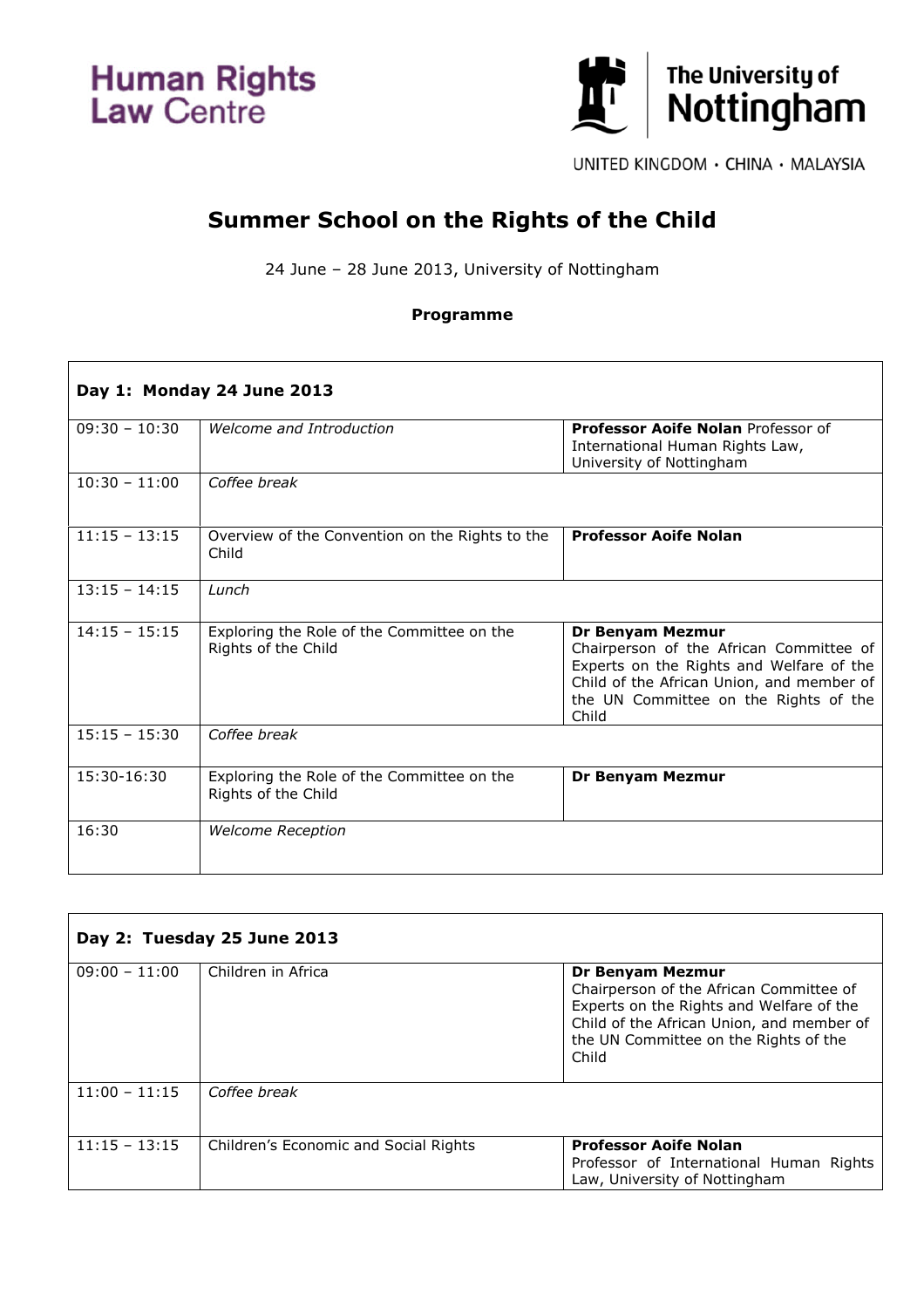| $13:15 - 14:15$ | Lunch                                       |                                                                                                                                                                 |
|-----------------|---------------------------------------------|-----------------------------------------------------------------------------------------------------------------------------------------------------------------|
| $14:15 - 15:15$ | Children & the Right to Freedom of Religion | <b>Professor Dominick McGoldrick</b><br>Co-Director of the Human Rights Law<br>Centre, Professor of International Human<br>Rights Law, University of Nottingham |
| $15:15 - 15:30$ | Coffee break                                |                                                                                                                                                                 |
| 15:30-16:30     | Children & the Right to Freedom of Religion | <b>Professor Dominick McGoldrick</b>                                                                                                                            |

| Day 3: Wednesday 26 June 2013 |                                                           |                                                                                                                                                    |
|-------------------------------|-----------------------------------------------------------|----------------------------------------------------------------------------------------------------------------------------------------------------|
| $09:00 - 11:00$               | The Child's Right to Freedom from Violence                | <b>Prof Michael Freeman</b><br>Emeritus Professor of Law, University<br>College London and Editor of International<br>Journal of Children's Rights |
| $11:15 - 11:30$               | Coffee break                                              |                                                                                                                                                    |
| $11:30 - 13:30$               | Children in Conflict                                      | <b>Professor Matthew Happold</b><br>Professor in International Public Law,<br>University of Luxembourg                                             |
| $13:30 - 14:30$               | Lunch                                                     |                                                                                                                                                    |
| $14:30 - 16:00$               | Monitoring Children's Rights - Tools and<br>Methodologies | <b>Professor Aoife Nolan</b>                                                                                                                       |
| $16:00 - 16:15$               | Coffee break                                              |                                                                                                                                                    |
| $16:15 - 16:30$               | Assigning of group work                                   | <b>HRLC Staff</b>                                                                                                                                  |
| $16:30 - 17:00$               | Introductory group work sessions                          |                                                                                                                                                    |
|                               | Day 4: Thursday 27 June 2013                              |                                                                                                                                                    |
| $09:00 - 11:00$               | Advancing Children's Rights through the UN                | <b>Ms Lisa Myers</b><br>NGO Group for the Convention on the<br>Rights of the Child, Geneva                                                         |
| $11:15 - 11:30$               | Coffee break                                              |                                                                                                                                                    |
| $11:30 - 13:30$               | Participatory Methodologies in Advocacy and<br>Research   | <b>Professor Laura Lundy</b><br>Director of the Children's Rights Centre,<br>Queen's University, Belfast                                           |
| $13:30 - 14:30$               | Lunch                                                     |                                                                                                                                                    |
| $14:30 - 15:30$               | Children's Rights in Europe                               | <b>Professor Ursula Kilkelly</b><br>Head of the Department of Law and<br>Director of the Child Law Clinic, University<br>College Cork              |